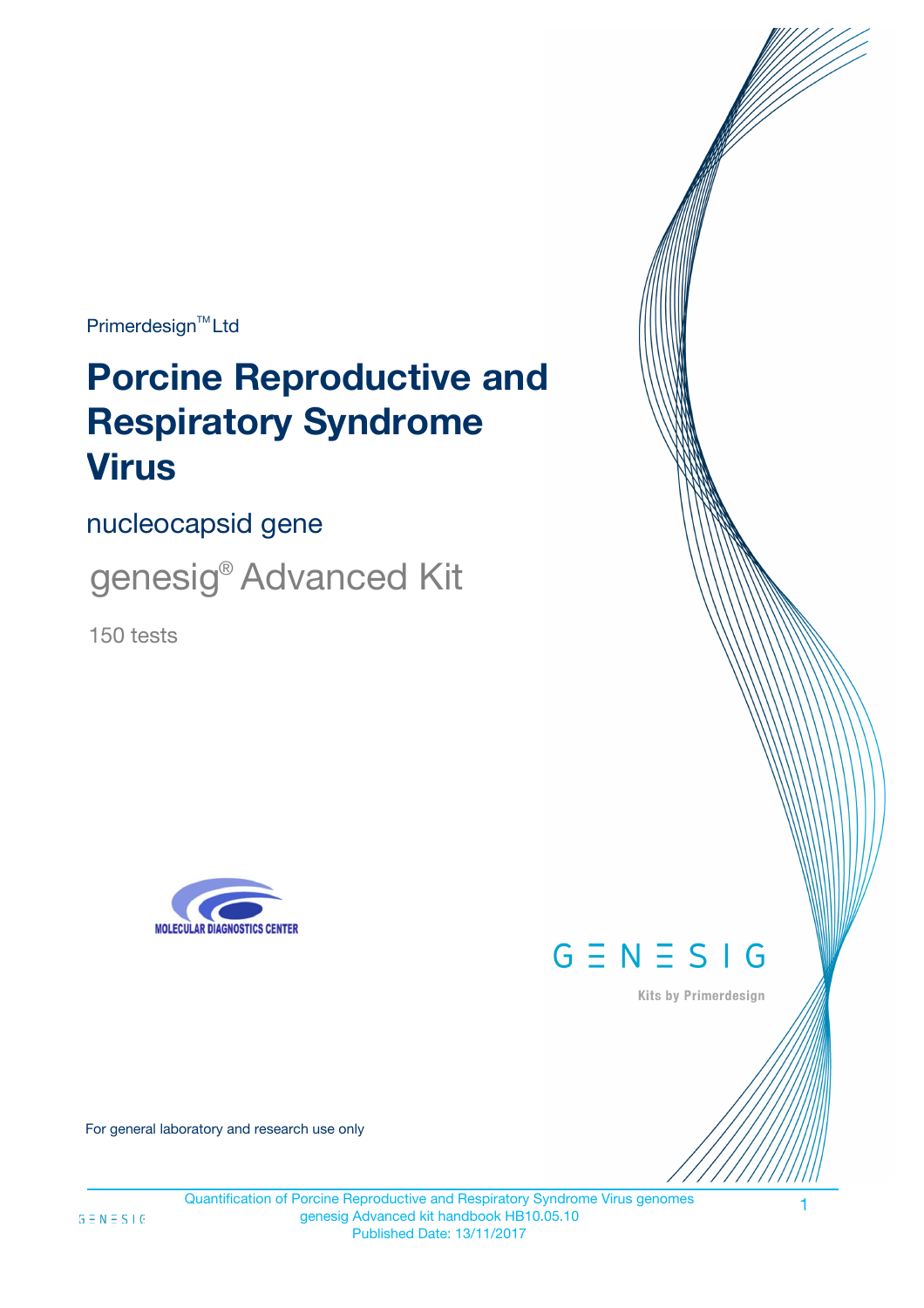# Introduction to Porcine Reproductive and Respiratory Syndrome Virus

Porcine Reproductive and Respiratory Syndrome Virus (PRRSV) is an RNA virus of the Arterivitridae family which is the causative agent of Porcine Reproductive and Respiratory Syndrome, a fatal disease that causes significant economic losses in the pig industry. The single-stranded, positive-sense RNA genome is 15,428 nucleotides long and comprises at least eight open reading frames (ORFs) that encode about 20 proteins. The ORFs 1a and 1b comprise about 80 per cent of the genome and encode an RNA-dependent RNA polymerase called RNA replicase. The six smaller ORFs, 2 to 7, located at the 3' end of the genome encode a number of viral structural proteins associated with the virion, including the envelope protein (E) and nucleocapsid protein (N). There are currently two known strains of PRRSV – Northern American strain (VR-2332) and European strain (Leystad Virus), which are only 55–70 per cent identical at the nucleotide level.

Transmission of the virus can occur by several routes: inhalation, ingestion, exposure by artificial insemination or by parenteral exposure. It is thought that the virus targets the alveolar lung macrophages as well as macrophages of other tissues and testicular germ cells, entering the host cells by the standard endocytotic pathway in clathrin-coated pits. Within macrophages the viral replication machinery can be found within double-membrane vesicles formed by the host cells endoplasmic reticulum. After replication, new nucleocapsids assemble and bud into the lumen of the ER where they accumulate in vesicles and move to the plasma membrane where fusion takes place resulting in viral release.

Infection with this virus can cause severe reproductive damage resulting in premature farrowing, stillborn piglets and weak piglets which die soon after birth. Clinical signs of the infection include fever, lethargy, pneumonia, anorexia, and discolouration of the ears and vulva. Infected pigs persistently shed virus via blood, saliva, milk and colostrums, urine and faeces.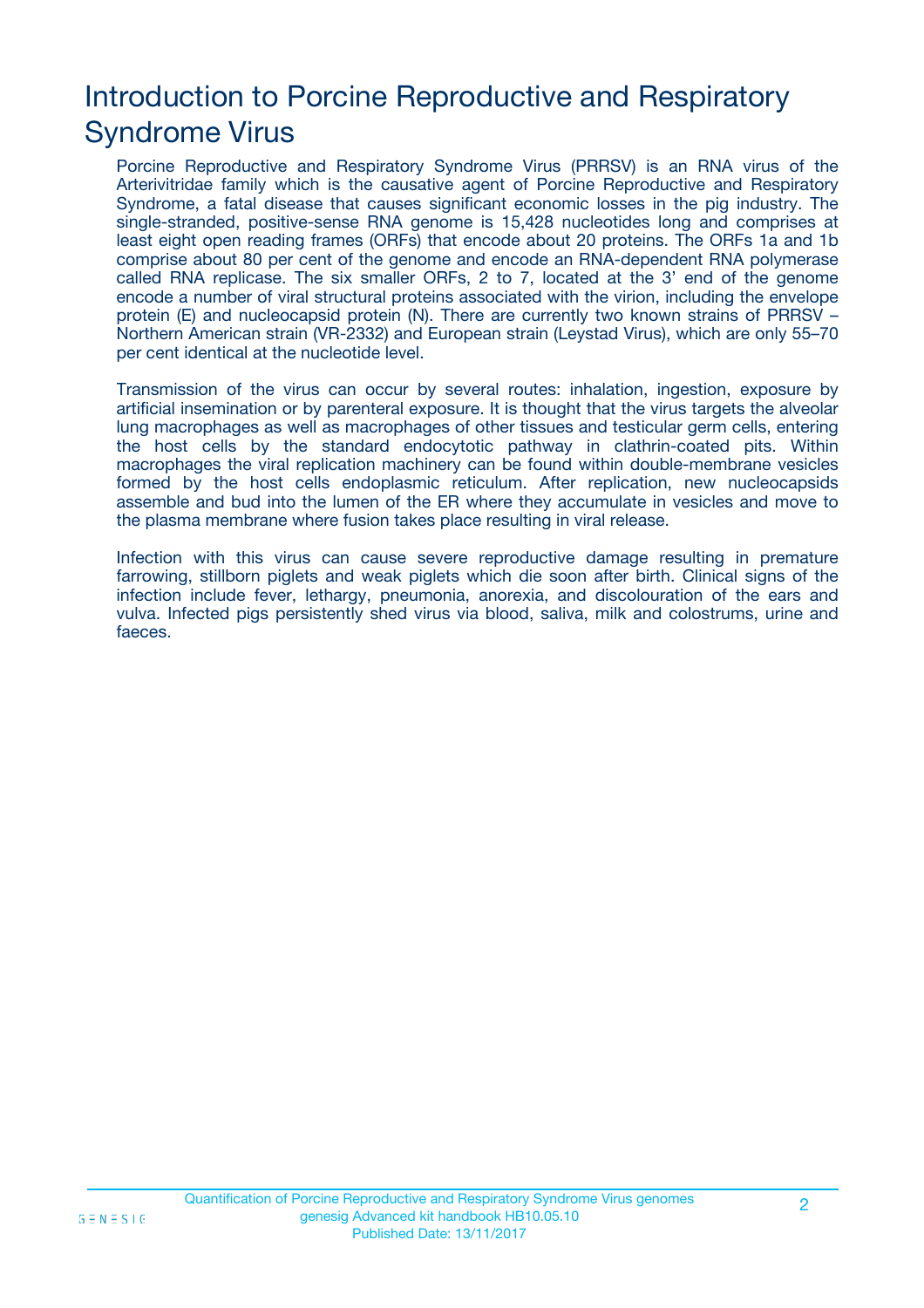# **Specificity**

The Primerdesign genesig Kit for Porcine Reproductive and Respiratory Syndrome Virus (PRRSV) genomes is designed for the in vitro quantification of PRRSV genomes. The kit is designed to have the broadest detection profile possible whilst remaining specific to the PRRSV genome.

The primers and probe sequences in this kit have 100% homology with a broad range of PRRSV sequences based on a comprehensive bioinformatics analysis.

If you require further information, or have a specific question about the detection profile of this kit then please send an e.mail to enquiry@primerdesign.co.uk and our bioinformatics team will answer your question.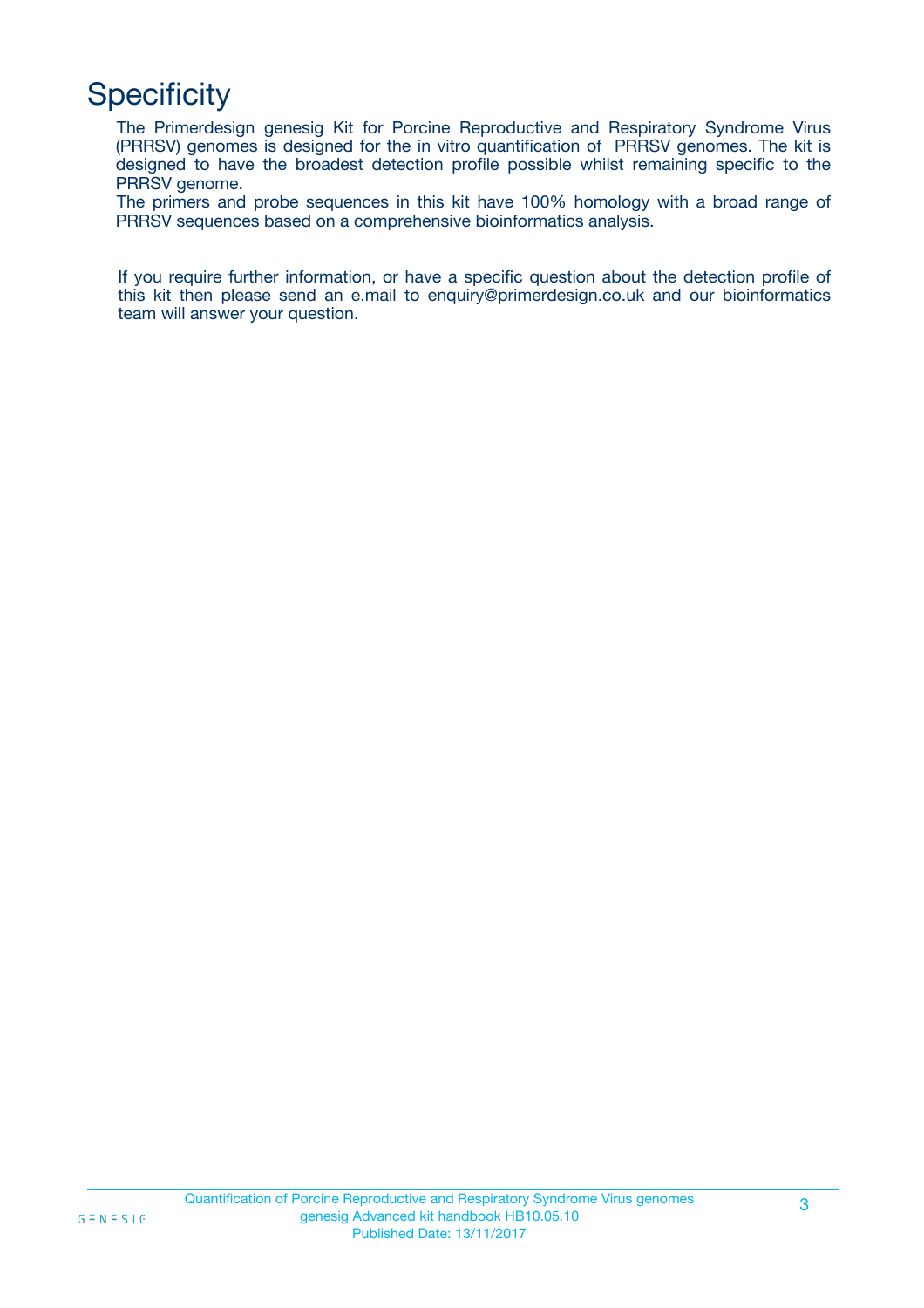# **Kit contents**

- **EU strains primer/probe mix (150 reactions BROWN)** FAM labelled
- **US strains primer/probe mix (150 reactions BROWN)** FAM labelled
- **EU strains positive control template (for Standard curve RED)**
- **US strains positive control template (for Standard curve RED)**
- **Internal extraction control primer/probe mix (150 reactions BROWN)** VIC labelled as standard
- **Internal extraction control RNA (150 reactions BLUE)**
- **Endogenous control primer/probe mix (150 reactions BROWN)** FAM labelled
- **US and EU/Internal extraction control/endogenous control RT primer mix (150 reactions GREEN) Required for two step protocol only**
- **RNase/DNase free water (WHITE)** for resuspension of primer/probe mixes
- **Template preparation buffer (YELLOW)** for resuspension of internal extraction control template, positive control templates and standard curve preparation

## **Reagents and equipment to be supplied by the user**

#### **Real-time PCR Instrument**

#### **RNA extraction kit**

This kit is recommended for use with genesig Easy DNA/RNA Extraction kit. However, it is designed to work well with all processes that yield high quality RNA with minimal PCR inhibitors.

**oasigTM lyophilised OneStep or Precision**®**PLUS OneStep 2X RT-qPCR Master Mix** Contains complete OneStep RT-qPCR master mix

#### **Pipettors and Tips**

#### **Vortex and centrifuge**

#### **Thin walled 1.5 ml PCR reaction tubes**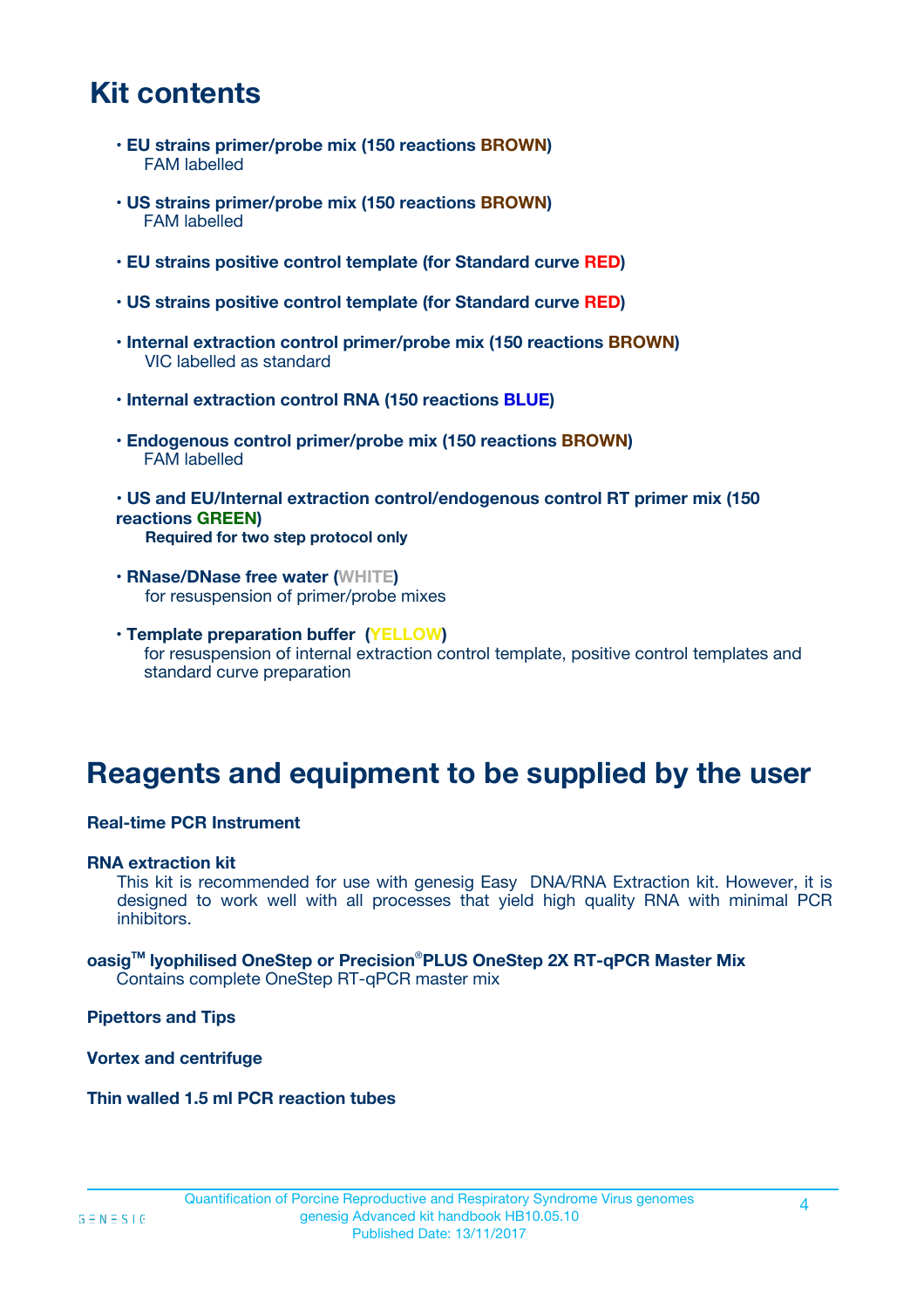### Kit storage and stability

This kit is stable at room temperature but should be stored at -20ºC on arrival. Once the lyophilised components have been resuspended they should not be exposed to temperatures above -20°C for longer than 30 minutes at a time and unnecessary repeated freeze/thawing should be avoided. The kit is stable for six months from the date of resuspension under these circumstances.

If a standard curve dilution series is prepared this can be stored frozen for an extended period. If you see any degradation in this serial dilution a fresh standard curve can be prepared from the positive control.

Primerdesign does not recommend using the kit after the expiry date stated on the pack.

### Suitable sample material

All kinds of sample material suited for PCR amplification can be used. Please ensure the samples are suitable in terms of purity, concentration, and RNA/DNA integrity (An internal PCR control is supplied to test for non specific PCR inhibitors). Always run at least one negative control with the samples. To prepare a negative-control, replace the template RNA sample with RNase/DNase free water.

### Dynamic range of test

Under optimal PCR conditions genesig PRRSV detection kits have very high priming efficiencies of >95% and can detect less than 100 copies of target template.

### Notices and disclaimers

This product is developed, designed and sold for research purposes only. It is not intended for human diagnostic or drug purposes or to be administered to humans unless clearly expressed for that purpose by the Food and Drug Administration in the USA or the appropriate regulatory authorities in the country of use. During the warranty period Primerdesign genesig detection kits allow precise and reproducible data recovery combined with excellent sensitivity. For data obtained by violation to the general GLP guidelines and the manufacturer's recommendations the right to claim under guarantee is expired. PCR is a proprietary technology covered by several US and foreign patents. These patents are owned by Roche Molecular Systems Inc. and have been sub-licensed by PE Corporation in certain fields. Depending on your specific application you may need a license from Roche or PE to practice PCR. Additional information on purchasing licenses to practice the PCR process may be obtained by contacting the Director of Licensing at Roche Molecular Systems, 1145 Atlantic Avenue, Alameda, CA 94501 or Applied Biosystems business group of the Applera Corporation, 850 Lincoln Centre Drive, Foster City, CA 94404. In addition, the 5' nuclease assay and other homogeneous amplification methods used in connection with the PCR process may be covered by U.S. Patents 5,210,015 and 5,487,972, owned by Roche Molecular Systems, Inc, and by U.S. Patent 5,538,848, owned by The Perkin-Elmer Corporation.

# **Trademarks**

Primerdesign™ is a trademark of Primerdesign Ltd.

genesig $^\circledR$  is a registered trademark of Primerdesign Ltd.

The PCR process is covered by US Patents 4,683,195, and 4,683,202 and foreign equivalents owned by Hoffmann-La Roche AG. BI, ABI PRISM® GeneAmp® and MicroAmp® are registered trademarks of the Applera Genomics (Applied Biosystems Corporation). BIOMEK® is a registered trademark of Beckman Instruments, Inc.; iCycler™ is a registered trademark of Bio-Rad Laboratories, Rotor-Gene is a trademark of Corbett Research. LightCycler™ is a registered trademark of the Idaho Technology Inc. GeneAmp®, TaqMan® and AmpliTaqGold® are registered trademarks of Roche Molecular Systems, Inc., The purchase of the Primerdesign ™ reagents cannot be construed as an authorization or implicit license to practice PCR under any patents held by Hoffmann-LaRoche Inc.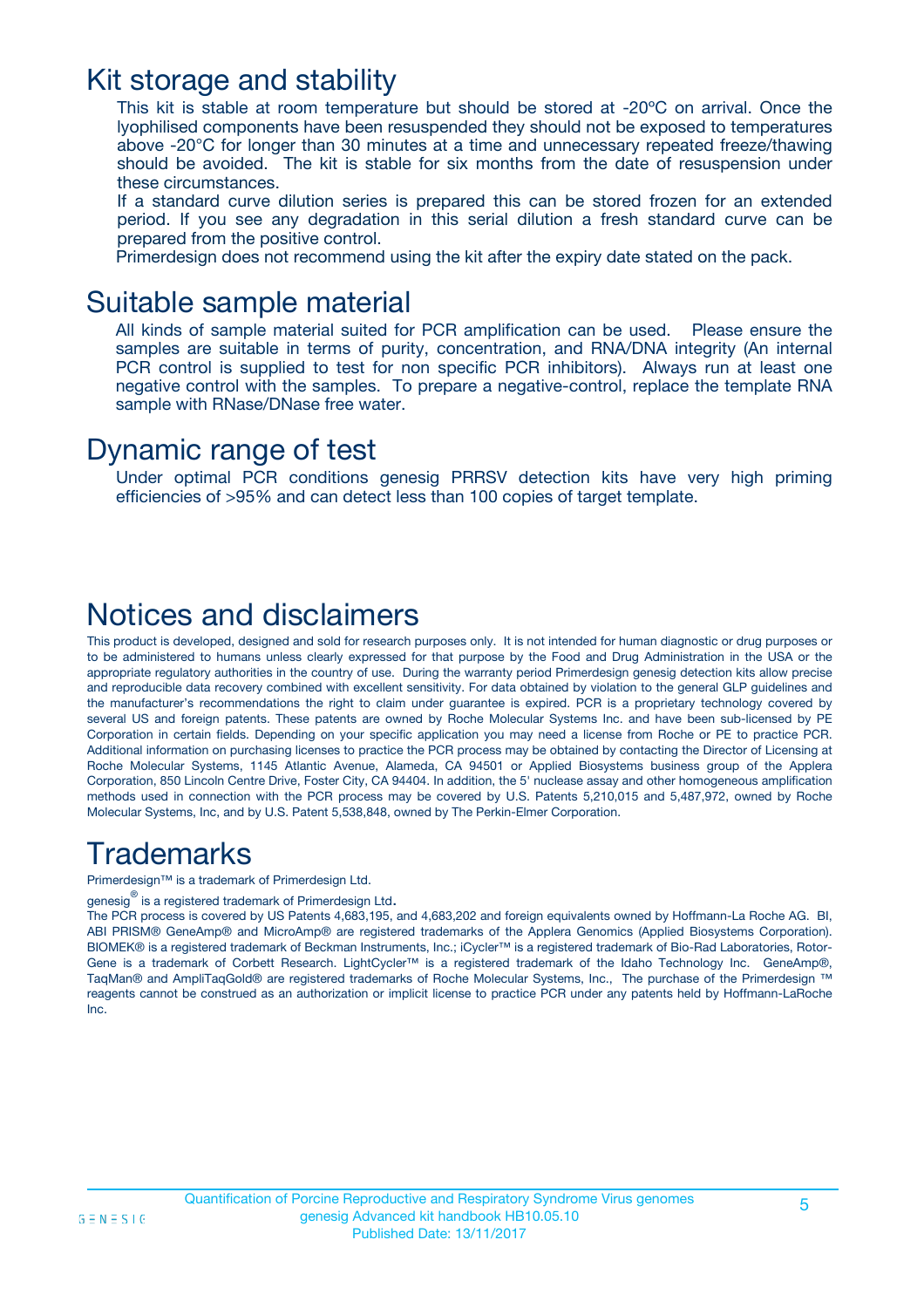### Principles of the test

There are currently two known subtypes of PRRSV – Northern American strain (VR-2332) and European strain (Leystad Virus), which are only 55–70 per cent identical at the nucleotide level. The kit has been developed with two primer and probe sets in order to ensure the detection of both the subtypes and to differentiate between them.

#### **Real-time PCR**

A PRRSV specific primer and probe mix is provided and this can be detected through the FAM channel.

The primer and probe mix provided exploits the so-called TaqMan® principle. During PCR amplification, forward and reverse primers hybridize to the PRRSV cDNA. A fluorogenic probe is included in the same reaction mixture which consists of a DNA probe labeled with a 5`-dye and a 3`-quencher. During PCR amplification, the probe is cleaved and the reporter dye and quencher are separated. The resulting increase in fluorescence can be detected on a range of qPCR platforms.

#### **OneStep vs. Two step real-time PCR**

When detecting/quantifying the presence of a target with an RNA genome Primerdesign recommend the use of a OneStep RT-qPCR protocol. OneStep RT-qPCR combines the reverse transcription and qPCR reaction in a simple closed tube protocol. This saves significant bench time but also reduces errors. The sensitivity of a OneStep protocol is also greater than a two step because the entire biological sample is available to the PCR without dilution. This kit will also work well with a two step approach (Precision nanoScript2 reverse transcription kit and PrecisionPLUS Master Mix) if required but the use of oasig Onestep or PrecisionPLUS OneStep Master Mix is the preferred method.

#### **Positive control**

For copy number determination and as a positive control for the PCR set up, the kit contains a positive control template. This can be used to generate a standard curve of PRRSV copy number / Cq value. Alternatively the positive control can be used at a single dilution where full quantitative analysis of the samples is not required. Each time the kit is used, at least one positive control reaction must be included in the run. A positive result indicates that the primers and probes for detecting the target PRRSV gene worked properly in that particular experimental scenario. If a negative result is obtained the test results are invalid and must be repeated. Care should be taken to ensure that the positive control does not contaminate any other kit component which would lead to false-positive results. This can be achieved by handling this component in a Post PCR environment. Care should also be taken to avoid cross-contamination of other samples when adding the positive control to the run. This can be avoided by sealing all other samples and negative controls before pipetting the positive control into the positive control well.

#### **Negative control**

To validate any positive findings a negative control reaction should be included every time the kit is used. For this reaction the RNase/DNase free water should be used instead of template. A negative result indicates that the reagents have not become contaminated while setting up the run.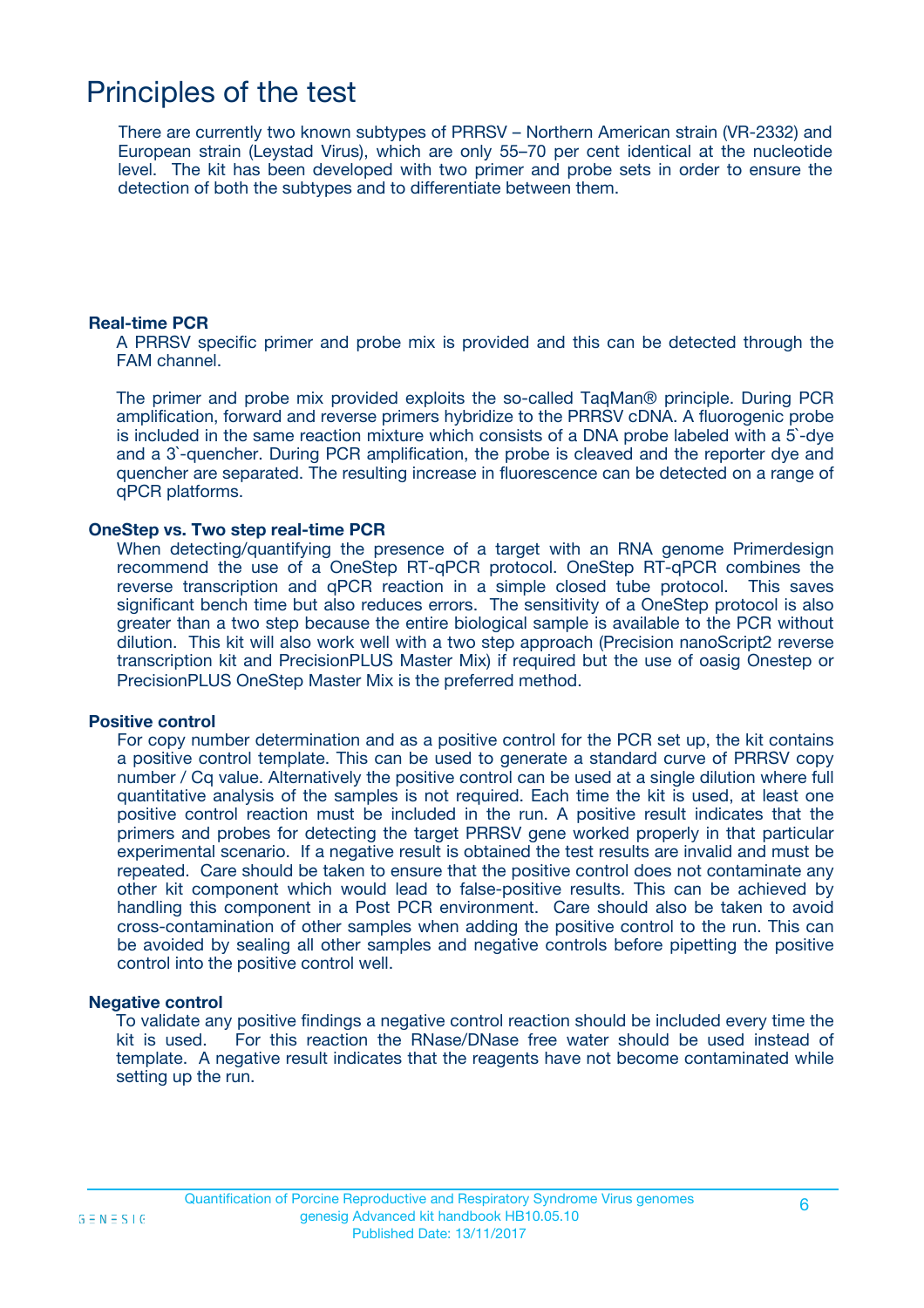#### **Internal RNA extraction control**

When performing RNA extraction, it is often advantageous to have an exogenous source of RNA template that is spiked into the lysis buffer. This control RNA is then co-purified with the sample RNA and can be detected as a positive control for the extraction process. Successful co-purification and qPCR for the control RNA also indicates that PCR inhibitors are not present at a high concentration.

A separate RT primer mix and a qPCR primer/probe mix are supplied with this kit to detect the exogenous RNA using qPCR. The PCR primers are present at PCR limiting concentrations which allows multiplexing with the target sequence primers. Amplification of the control cDNA does not interfere with detection of the PRRSV target cDNA even when present at low copy number. The Internal control is detected through the VIC channel and gives a Cq value of 28 +/-3 depending on the level of sample dilution.

#### **Endogenous control**

To confirm extraction of a valid biological template, a primer and probe mix is included to detect an endogenous gene. Detection of the endogenous control is through the FAM channel and it is NOT therefore possible to perform a multiplex with the PRRSV primers. A poor endogenous control signal may indicate that the sample did not contain sufficient biological material.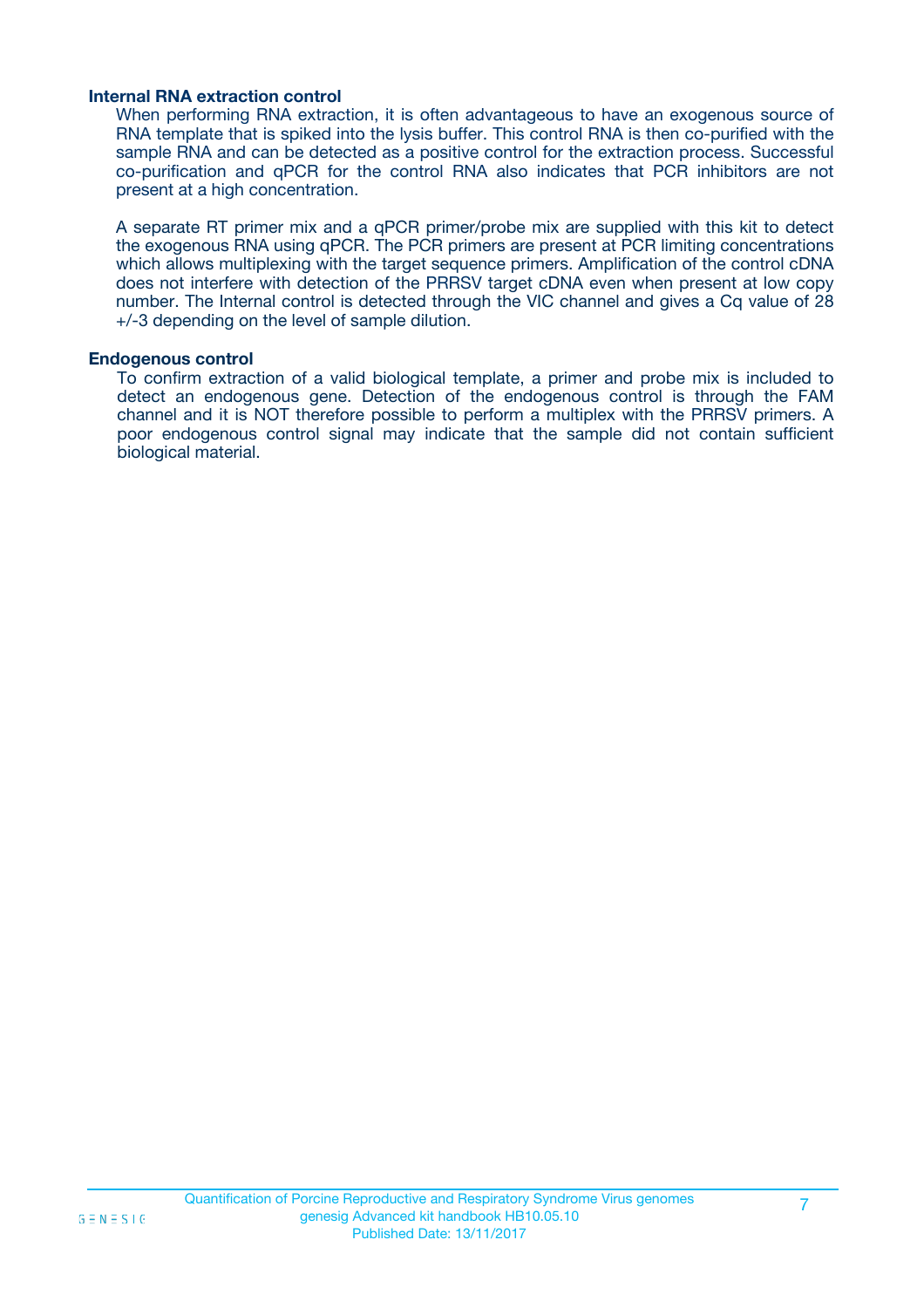### Resuspension protocol

To minimize the risk of contamination with foreign DNA, we recommend that all pipetting be performed in a PCR clean environment. Ideally this would be a designated PCR lab or PCR cabinet. Filter tips are recommended for all pipetting steps.

#### **1. Pulse-spin each tube in a centrifuge before opening.**

This will ensure lyophilised primer and probe mix is in the base of the tube and is not spilt upon opening the tube.

#### **2. Resuspend the primer/probe mixes in the RNase/DNase free water supplied, according to the table below:**

To ensure complete resuspension, vortex each tube thoroughly.

| Component - resuspend in water                       |        |  |
|------------------------------------------------------|--------|--|
| <b>Pre-PCR pack</b>                                  |        |  |
| US primer/probe mix (BROWN)                          | 165 µl |  |
| EU primer/probe mix (BROWN)                          | 165 µl |  |
| Internal extraction control primer/probe mix (BROWN) | 165 µl |  |
| PRRSV RT primer mix (GREEN)                          | 165 µl |  |
| Endogenous control primer/probe mix (BROWN)          | 165 µl |  |

#### **3. Resuspend the internal control template and positive control templates in the template preparation buffer supplied, according to the table below:**

To ensure complete resuspension, vortex each tube thoroughly.

| Component - resuspend in template preparation buffer |             |  |
|------------------------------------------------------|-------------|--|
| <b>Pre-PCR heat-sealed foil</b>                      |             |  |
| Internal extraction control RNA (BLUE)               |             |  |
| <b>Post-PCR heat-sealed foil</b>                     |             |  |
| US Positive Control Template (RED) *                 | $500$ $\mu$ |  |
| EU Positive Control Template (RED) *                 | $500$ $\mu$ |  |

\* This component contains high copy number template and is a VERY significant contamination risk. It must be opened and handled in a separate laboratory environment, away from the other components.

### RNA extraction

The internal extraction control RNA can be added either to the RNA lysis/extraction buffer or to the RNA sample once it has been resuspended in lysis buffer.

#### **DO NOT add the internal extraction control RNA directly to the unprocessed biological sample as this will lead to degradation and a loss in signal.**

- **1. Add 4µl of the Internal extraction control RNA (BLUE) to each sample in RNA lysis/extraction buffer per sample.**
- **2. Complete RNA extraction according to the manufacturers protocols.**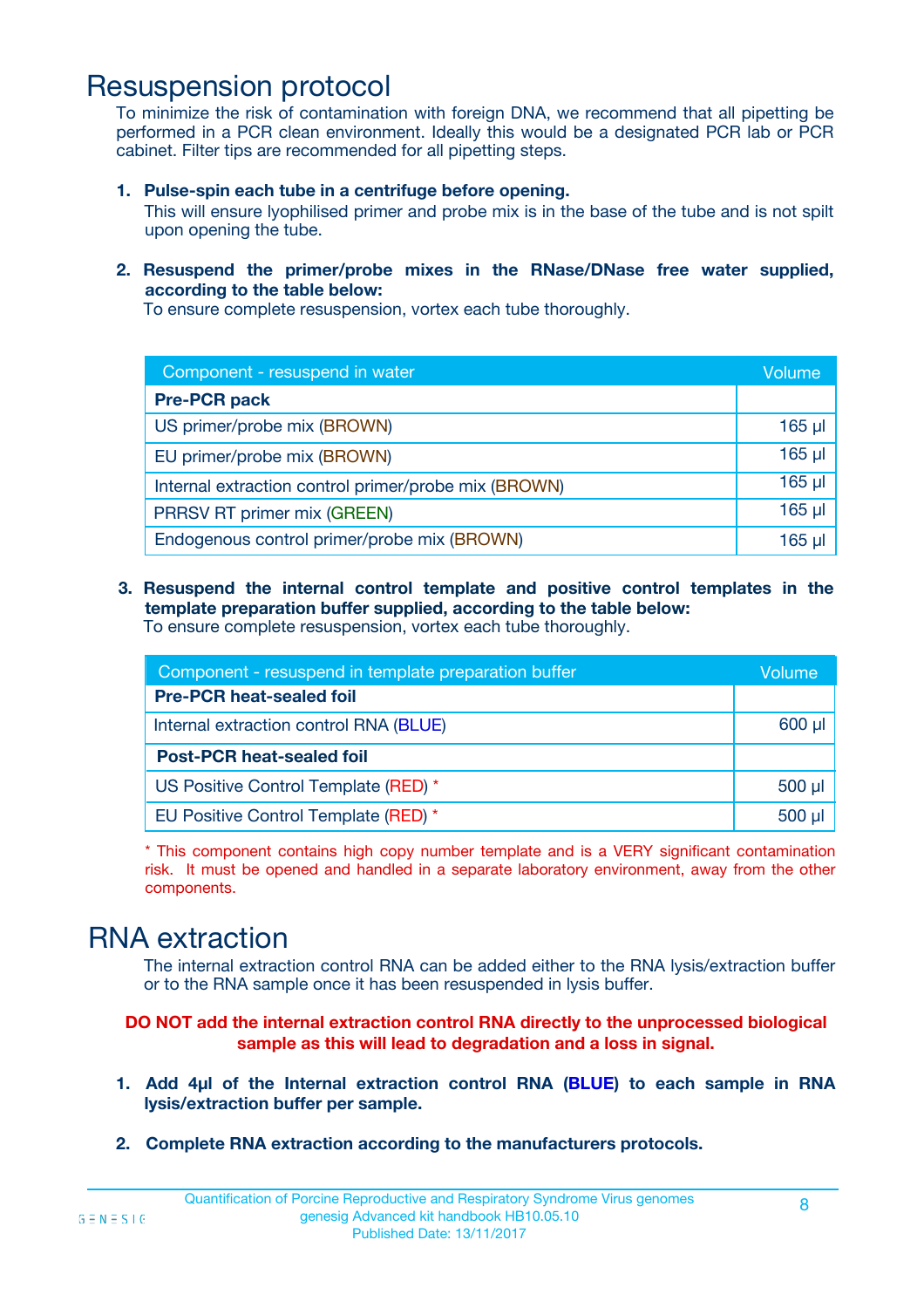# OneStep RT-qPCR detection protocol

A OneStep approach combining the reverse transcription and amplification in a single closed tube is the preferred method. If, however, a two step approach is required see page 11.

#### **For optimum performance and sensitivity.**

All pipetting steps and experimental plate set up should be performed on ice. After the plate is poured proceed immediately to the OneStep amplification protocol. Prolonged incubation of reaction mixes at room temperature can lead to PCR artifacts that reduce the sensitivity of detection.

**1. For each RNA sample prepare a reaction mix according to the table below: Include sufficient reactions for positive and negative controls.**

| Component                                                    | Volume         |
|--------------------------------------------------------------|----------------|
| oasig OneStep or PrecisionPLUS OneStep 2X RT-qPCR Master Mix | $10 \mu$       |
| US or EU primer/probe mix (BROWN)                            | 1 µl           |
| Internal extraction control primer/probe mix (BROWN)         | 1 µl           |
| <b>RNase/DNase free water (WHITE)</b>                        | 3 <sub>µ</sub> |
| <b>Final Volume</b>                                          | $15$ µ         |

**2. For each RNA sample prepare an endogenous control reaction according to the table below (optional):**

This control reaction will provide crucial information regarding the quality of the biological sample.

| Component                                                    | Volume   |
|--------------------------------------------------------------|----------|
| oasig OneStep or PrecisionPLUS OneStep 2X RT-qPCR Master Mix | $10 \mu$ |
| Endogenous control primer/probe mix (BROWN)                  | 1 µl     |
| <b>RNase/DNase free water (WHITE)</b>                        | $4 \mu$  |
| <b>Final Volume</b>                                          | $15 \mu$ |

- **3. Pipette 15µl of these mixes into each well according to your qPCR experimental plate set up.**
- **4. Pipette 5µl of RNA template into each well, according to your experimental plate set up.**

For negative control wells use 5µl of RNase/DNase free water. The final volume in each well is 20µl.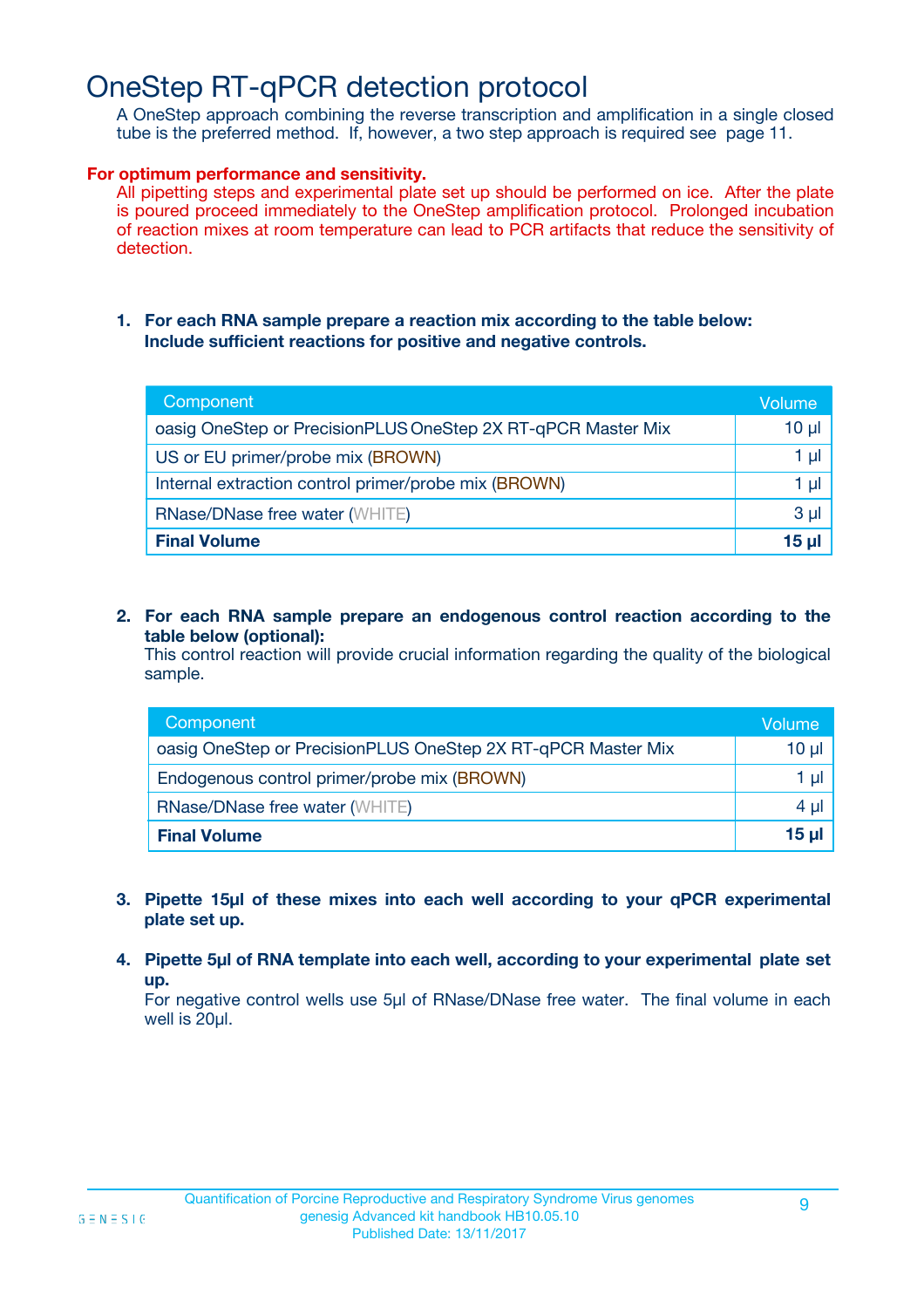**5. If a standard curve is included for quantitative analysis prepare a reaction mix according to the table below:**

| Component                                                    | Volume         |
|--------------------------------------------------------------|----------------|
| oasig OneStep or PrecisionPLUS OneStep 2X RT-qPCR Master Mix | $10 \mu$       |
| US or EU primer/probe mix (BROWN)                            | 1 $\mu$        |
| <b>RNase/DNase free water (WHITE)</b>                        | $4 \mu$        |
| <b>Final Volume</b>                                          | $15$ µ $\vert$ |

- **6. Preparation of standard curve dilution series.**
	- **1) Pipette 90µl of template preparation buffer into 5 tubes and label 2-6**
	- **2) Pipette 10µl of Positive Control Template (RED) into tube 2**
	- **3) Vortex thoroughly**
	- **4) Change pipette tip and pipette 10 µl from tube 2 into tube 3**
	- **5) Vortex thoroughly**

**Repeat steps 4 and 5 to complete the dilution series**

| <b>Standard Curve</b>         | Copy Number            |
|-------------------------------|------------------------|
| Tube 1 Positive control (RED) | $2 \times 10^5$ per µl |
| Tube 2                        | $2 \times 10^4$ per µl |
| Tube 3                        | $2 \times 10^3$ per µl |
| Tube 4                        | $2 \times 10^2$ per µl |
| Tube 5                        | 20 per µl              |
| Tube 6                        | $2$ per $\mu$          |

**7. Pipette 5µl of standard template into each well for the standard curve according to your plate set-up**

The final volume in each well is 20µl.

### OneStep RT-qPCR amplification protocol

Amplification conditions using oasig OneStep or PrecisionPLUS OneStep 2X RT-qPCR Master Mix.

|             | <b>Step</b>                  | <b>Time</b>      | <b>Temp</b>    |
|-------------|------------------------------|------------------|----------------|
|             | <b>Reverse Transcription</b> | $10 \text{ min}$ | 55 °C          |
|             | Enzyme activation            | 2 min            | 95 °C          |
| Cycling x50 | Denaturation                 | 10 <sub>s</sub>  | $95^{\circ}$ C |
|             | <b>DATA COLLECTION *</b>     | 60 s             | 60 °C          |

\* Fluorogenic data should be collected during this step through the FAM and VIC channels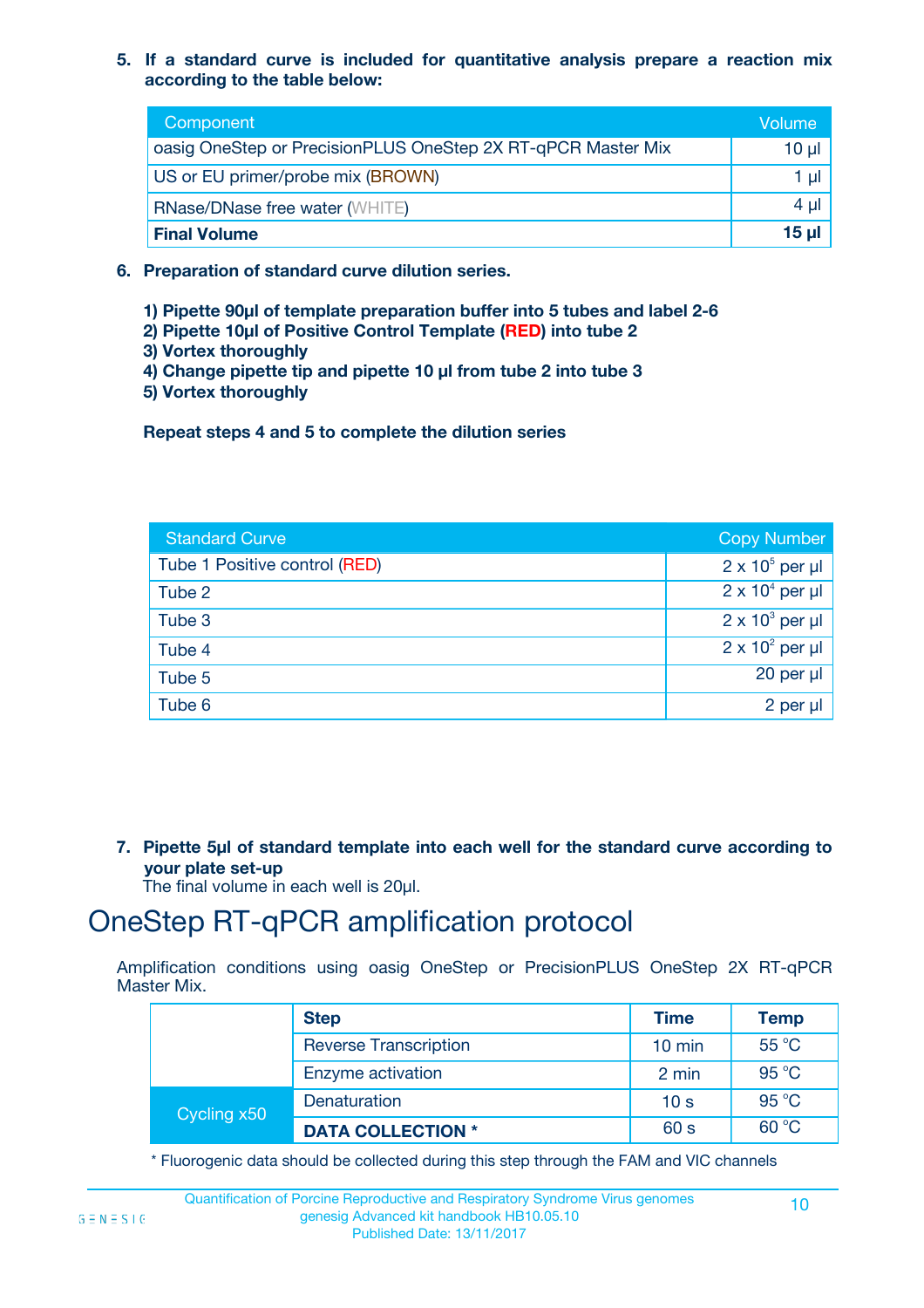# Alternative two step qPCR detection protocol

#### **Reverse Transcription**

If you need to perform separate reverse transcription and amplification (two step Real Time PCR) then we recommend the Primerdesign Precision nanoScript2 Reverse Transcription kit. A reverse transcription primer (GREEN) is included and is designed for use with the Precision nanoScript2 reverse transcription kit. A protocol for this product is available at www. primerdesign.co.uk

**1. After reverse transcription, prepare a reaction mix according to the table below for each cDNA sample**

| Component                                            | Volume         |
|------------------------------------------------------|----------------|
| PrecisionPLUS 2X qPCR Master Mix                     | 10 µl          |
| US or EU Primer/Probe mix (BROWN)                    | 1 µI           |
| Internal extraction control primer/probe mix (BROWN) | 1 µI           |
| <b>RNase/DNase free water (WHITE)</b>                | 3 <sub>µ</sub> |
| <b>Final Volume</b>                                  | 15 ul          |

- **2. Pipette 15µl of this mix into each well according to your qPCR experimental plate set up.**
- **3. Prepare sample cDNA templates for each of your samples by diluting the RT reaction mix 1:5 in RNase/DNase free water.**
- **4. Pipette 5µl of cDNA template into each well, according to your experimental plate setup.**

The final volume in each well is 20µl. For negative control wells use 5µl of RNase/DNase free water.

### Alternative two step amplification protocol

Amplification conditions using PrecisionPLUS 2X qPCR Master Mix.

|             | <b>Step</b>       | <b>Time</b>     | <b>Temp</b> |
|-------------|-------------------|-----------------|-------------|
|             | Enzyme activation | 2 min           | 95 °C       |
| Cycling x50 | Denaturation      | 10 <sub>s</sub> | 95 °C       |
|             | DATA COLLECTION * | 60 s            | 60 °C       |

\* Fluorogenic data should be collected during this step through the FAM and VIC channels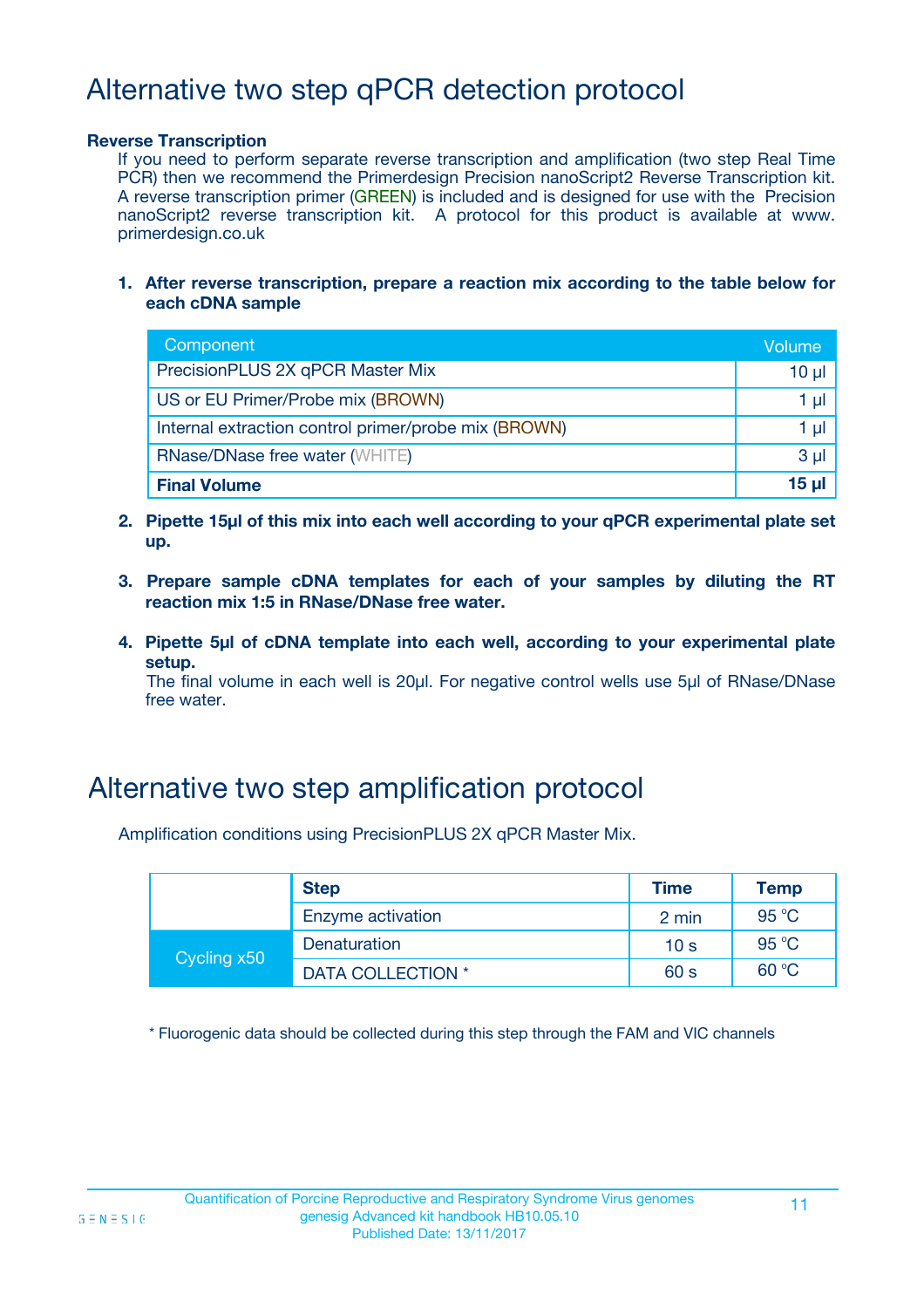# Interpretation of results

| <b>Target</b><br>(FAM) | Internal<br>control<br>(NIC) | <b>Positive</b><br>control | <b>Negative</b><br>control | Interpretation                                                                                                  |
|------------------------|------------------------------|----------------------------|----------------------------|-----------------------------------------------------------------------------------------------------------------|
| $\leq 30$              | $+ 1 -$                      | ÷                          |                            | <b>POSITIVE QUANTITATIVE RESULT</b><br>calculate copy number                                                    |
| > 30                   | ٠                            | ÷                          |                            | <b>POSITIVE QUANTITATIVE RESULT</b><br>calculate copy number                                                    |
| > 30                   |                              | ÷                          |                            | <b>POSITIVE QUALITATIVE RESULT</b><br>do not report copy number as this<br>may be due to poor sample extraction |
|                        | ÷                            | ÷                          |                            | <b>NEGATIVE RESULT</b>                                                                                          |
| $+$ / -                | $+ 1 -$                      | ÷                          | $\leq$ 35                  | <b>EXPERIMENT FAILED</b><br>due to test contamination                                                           |
|                        | $+ 1 -$                      |                            | > 35                       | $\star$                                                                                                         |
|                        |                              | ÷                          |                            | <b>SAMPLE PREPARATION FAILED</b>                                                                                |
|                        |                              |                            |                            | <b>EXPERIMENT FAILED</b>                                                                                        |

Positive control template (**RED**) is expected to amplify between Cq 16 and 23. Failure to satisfy this quality control criterion is a strong indication that the experiment has been compromised.

\*Where the test sample is positive and the negative control is positive with a  $Cq > 35$ , the sample must be reinterpreted based on the relative signal strength of the two results:



If the sample amplifies  $> 5$  Cq earlier than the negative control then the sample should be reinterpreted (via the table above) with the negative control verified as negative.



If the sample amplifies  $<$  5 Cq earlier than the negative control then the positive sample result is invalidated and the result should be determined inconclusive due to test contamination. The test for this sample should be repeated.